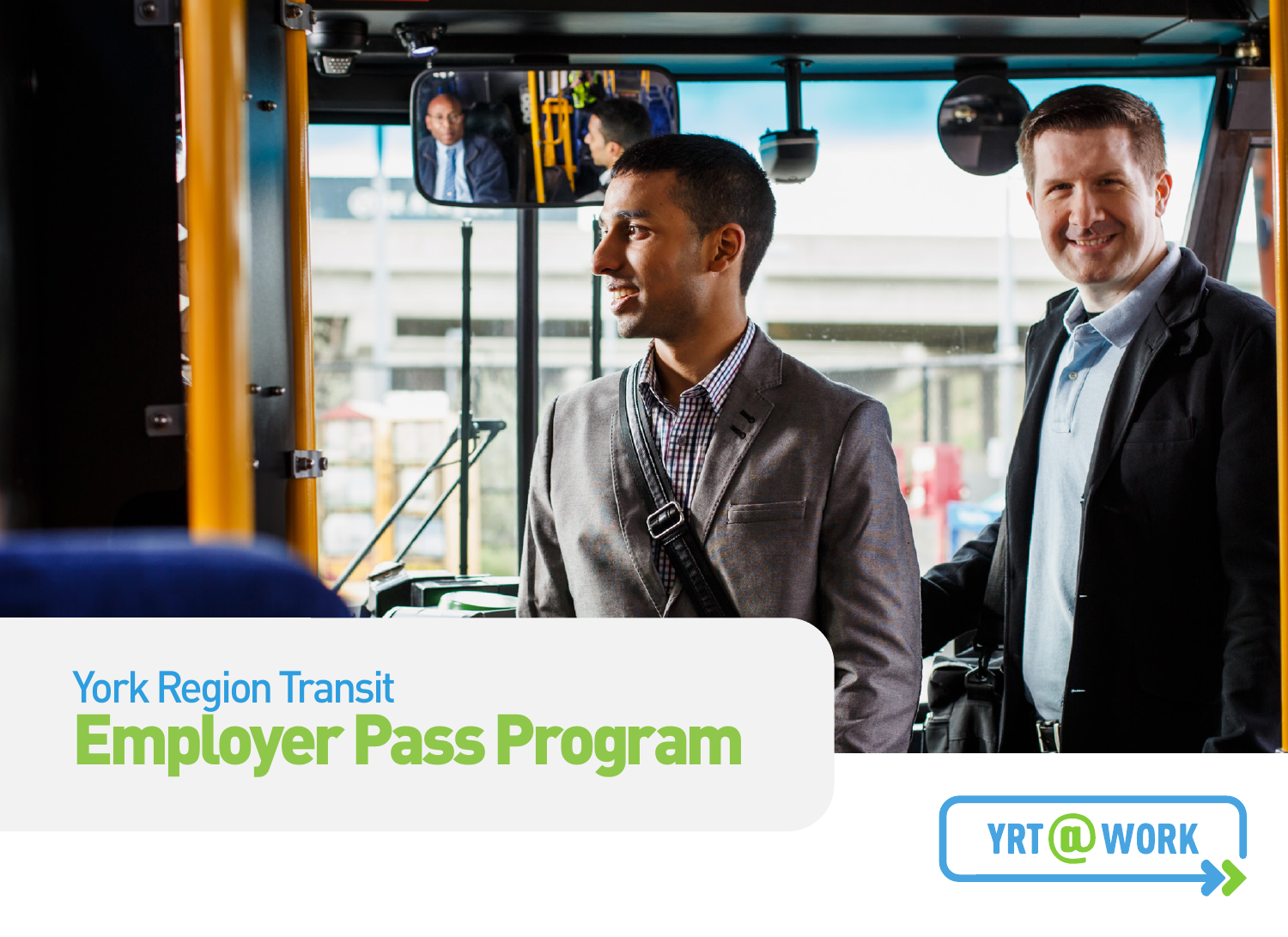The YRT**@**Work Pass Program allows employers, who have enrolled in the program, to provide their employees with discounted YRT Adult Monthly Passes.



## **About York Region Transit (YRT)**

YRT offers local and rapid transit services in all nine York Region municipalities. Over 130 routes keep residents connected within York Region, as well as connecting services in the City of Toronto and the Regions of Peel and Durham.

#### How does it work?

Employees purchase the discounted monthly pass through their employer. The pass is loaded onto a PRESTO card, and is valid for unlimited travel on all YRT services for the month.

#### Who can participate in the program?

Employers that are located within the YRT service area can apply for the program.

#### What is the discount?

The discount is based on the number of employees enrolled in the program, and ranges from 10 to 15 per cent off.

#### What is the minimum number of participants?

Ten employees per month.

#### How do you apply for the program?

For more information on the program and how to apply, visit yrt.ca/workpass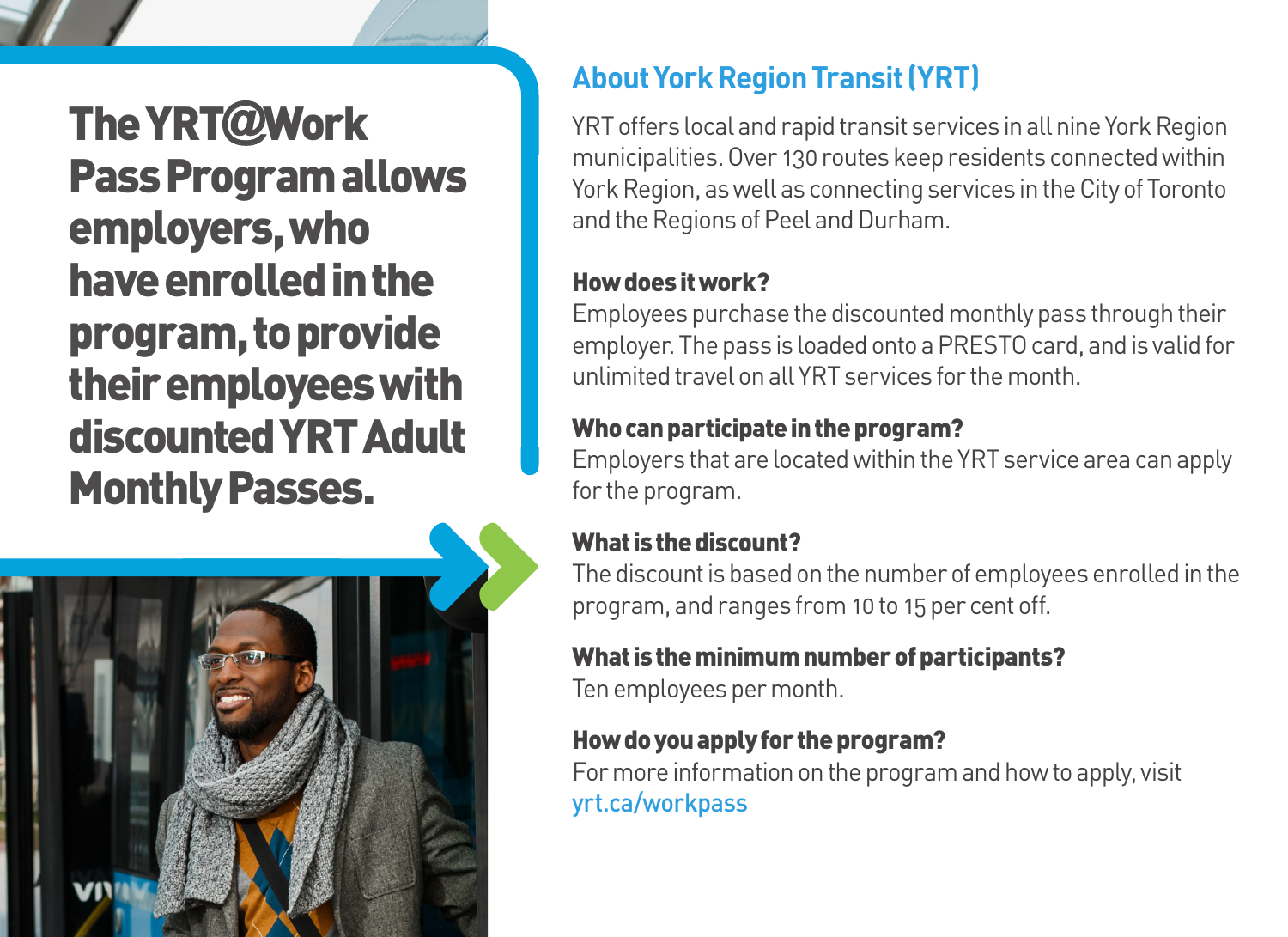### **What are the benefits of the program?**

#### For employees:

- > A low cost travel option
- > Convenient and secure PRESTO fare card
- > Unlimited travel for the month on all YRT services, including: Viva bus rapid transit, YRT conventional, On-Demand, GO Shuttles and Mobility Plus services
- > Access to customer support seven days a week
- > Supported by your employer

#### For employers:

- > Promote a sustainable work culture for new and current employees
- > Added incentive to attract new employees
- > Reduce the need for parking spots
- > Set up a PRESTO card share amongst employees for flexible work-related travel
- > Marketing and customer service support including training, presentations and surveys

If you are interested in the program and want to learn more, visit **yrt.ca/workpass to get in touch** with a YRT representative.